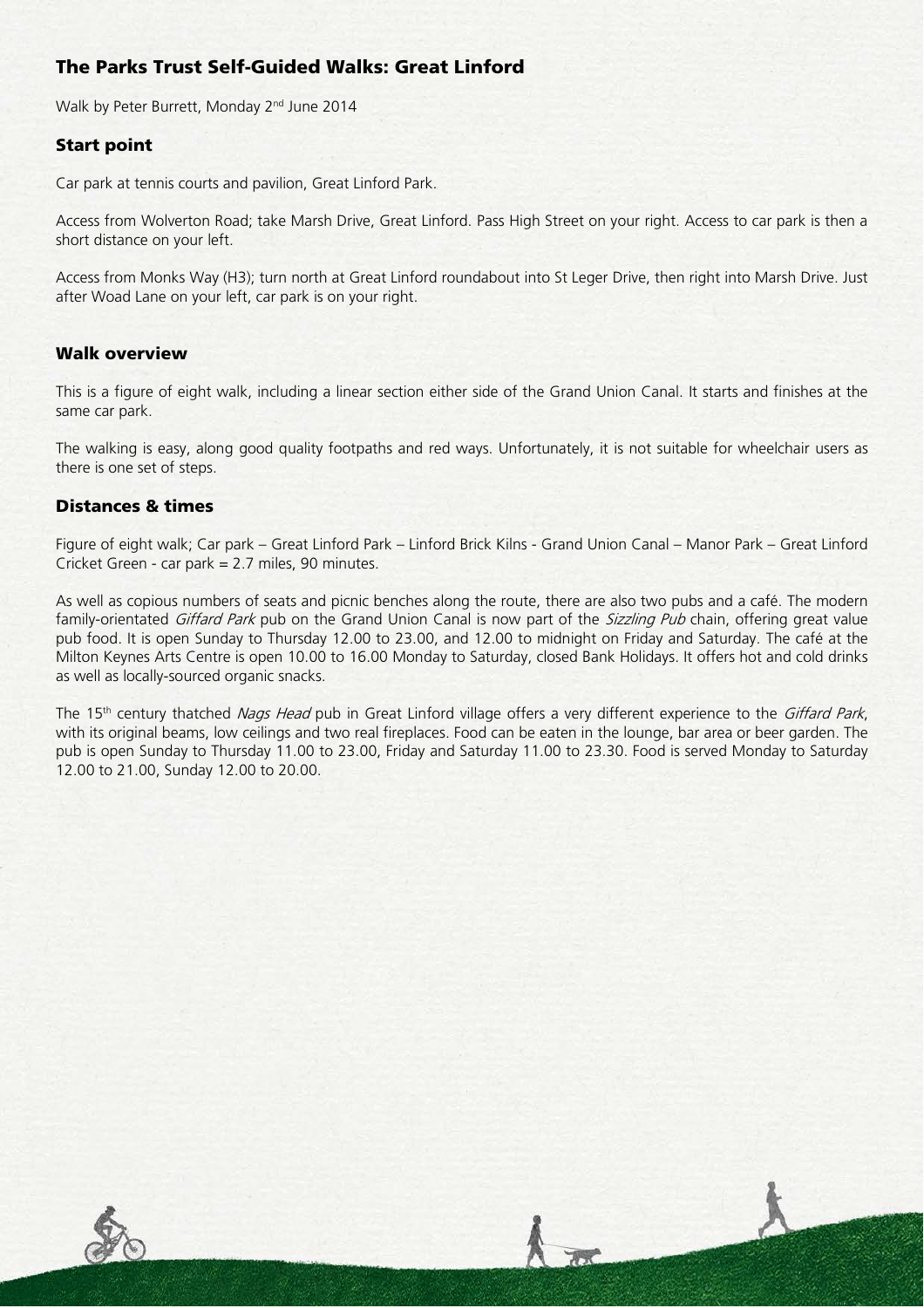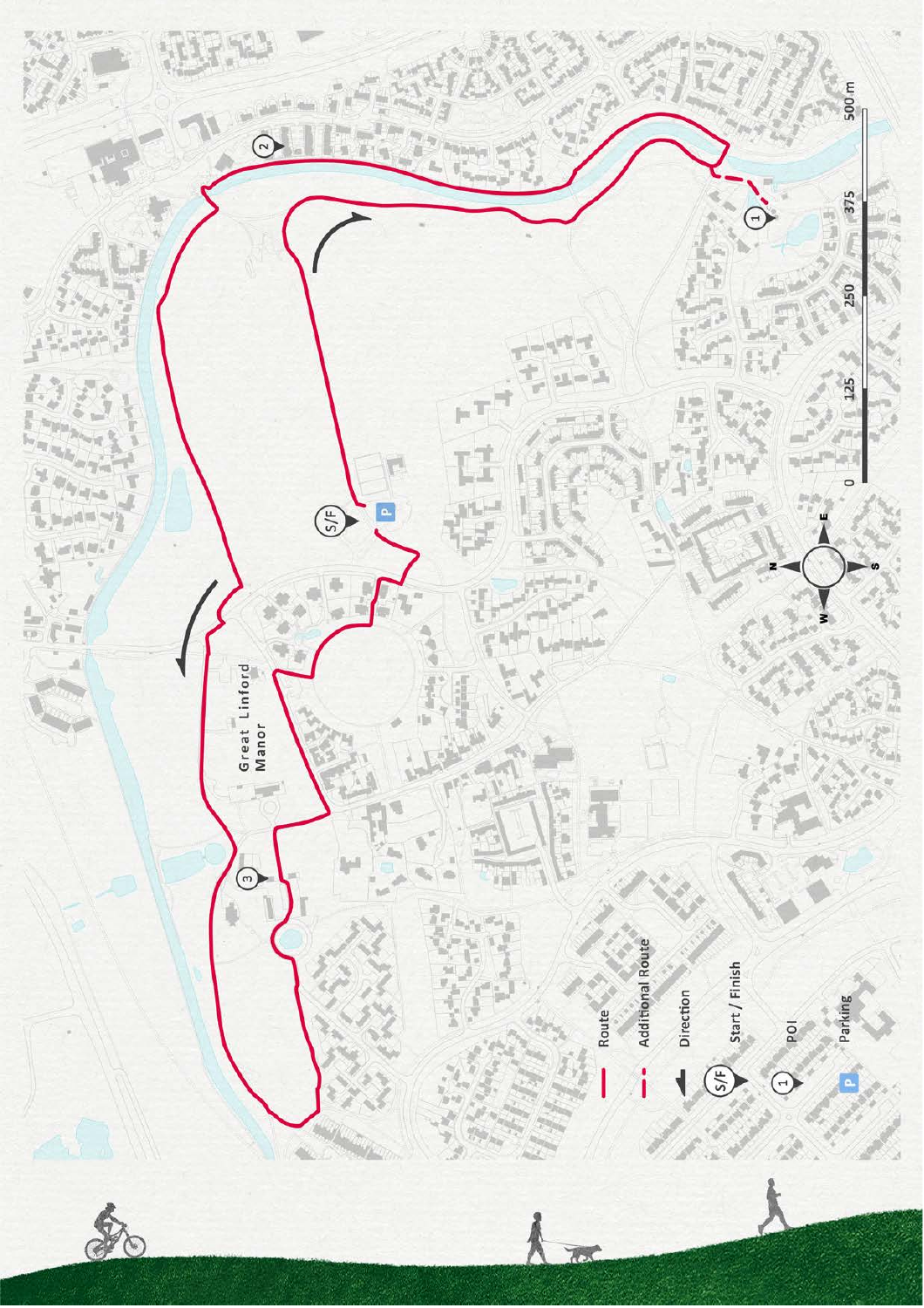#### The figure of eight walk

Facing the tennis courts, take the red way at the furthest left hand corner of the car park. This takes you through an avenue of trees dissecting Great Linford Park, with well-maintained cricket and rugby pitches on your right.

Ahead of you at the end of the avenue is a footbridge over the Grand Union Canal. Before you reach this, turn right onto another red way opposite a children's play area, which is on your left. The canal is now on your left as you head south, and you soon pass paddocks to your right.



At a path junction, continue straight on past another footbridge over the canal. Just after a picnic bench on your left you come to another junction of paths. Head straight across for a short diversion to the Linford Brick Kilns (signed "Linford Brick Kilns" and "Pennyland").

The brick kilns were built in the late 1800s by George Osborn Price of Newport Pagnell, a coal and lime merchant and agricultural chandler selling everything from seeds to manure. The canal was used to take the bricks by horse-drawn barge to surrounding areas for use in building work. A pond near the kilns is actually a water-filled clay pit, now supporting many aquatic plants and animals.

Now retrace your steps to the last footpath junction and turn right onto a red way over a brick-built canal footbridge, signposted "Canal Broadwalk". On the other side of the canal, turn left onto a footpath taking you north, signposted "Canal Broadwalk" and "Linford District Park". You pass through another avenue of trees and will see the houses of Giffard Park to your right.

Cross a short section of wooden boardwalk over an area of low-lying boggy ground and under the first footbridge you passed on the other side of the canal, here diverting off the footpath onto the canal towpath. There are usually brightlycoloured canal boats moored on the stretch of canal.

Just before Grand Union Canal pedestrian bridge number 78, climb a short flight of steps and proceed across the bridge. You will see the *Giffard Park* pub to your right as you cross. Take the first path on the right, signed "Linford Manor Park".

With the canal now to your right, the path takes you through an area of woodland before emerging alongside pasture land between path and canal. You are now on the northern edge of Great Linford Park, but it is still not possible to see through trees and scrub into the northern part of the park itself.





At a T-junction of paths, turn right for a short distance alongside Marsh Drive before crossing over into an access road signed "The Memorial Hall". Cross a red way, pass a small car park to your left then between two brick pillars into Manor Park.

This is the most appealing and interesting section of the walk, the park being beautifully landscaped with trees and lawned areas, and replete with benches. An ideal area to stop for a picnic.

On your left is the boundary wall of Linford Manor (good views of this later). This  $17<sup>th</sup>$  century manor house is now believed to be owned by businessman Pete Winkelman, chairman of MK Dons football club.